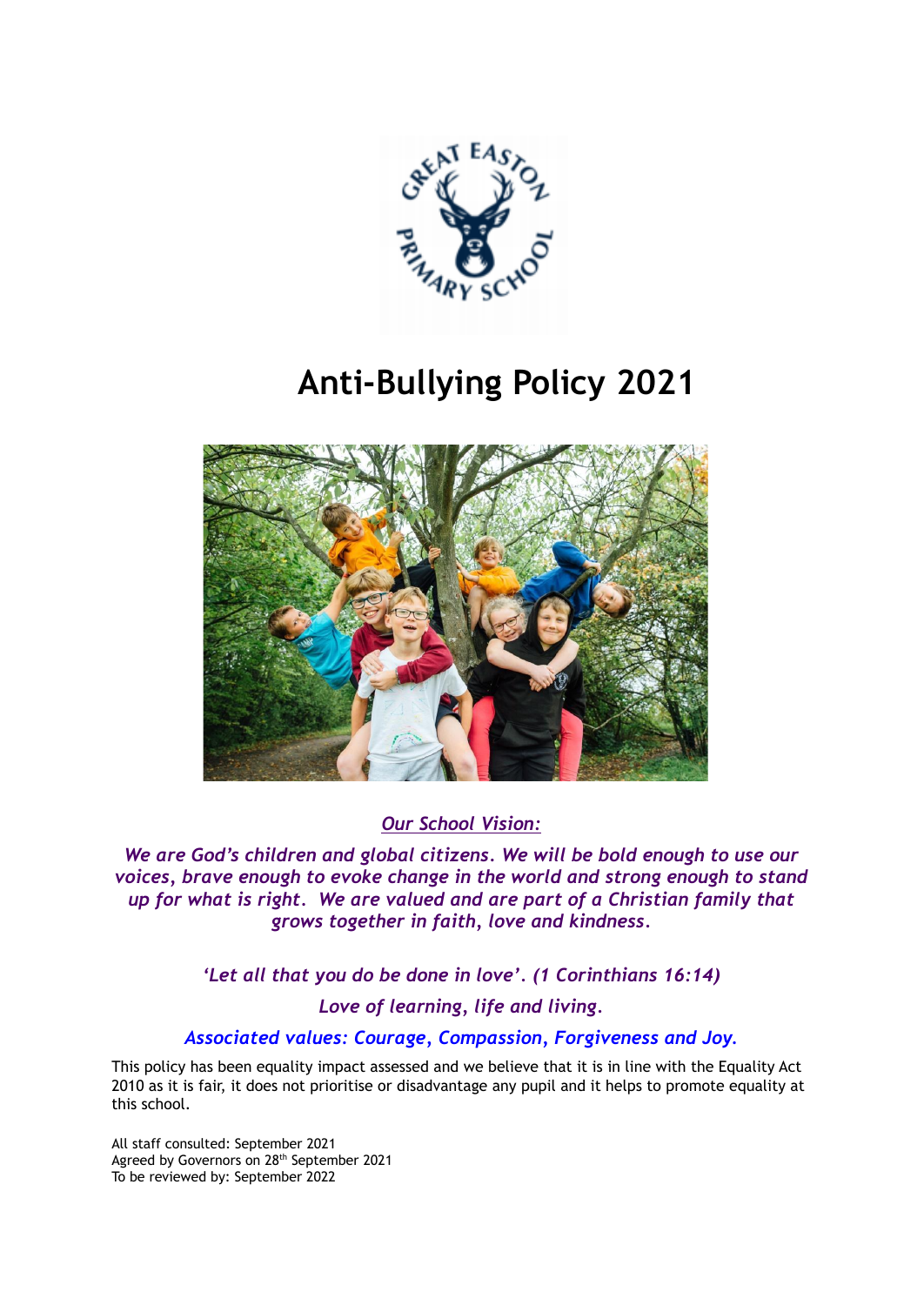#### **Principles and Values**

As a school we take bullying and its impact seriously. Pupils and parents should be assured that known incidents of bullying will be responded to.

Bullying will not be tolerated. The school will seek ways to counter the effects of bullying that may occur within school or in the local community. The ethos of our school fosters high expectations of outstanding behaviour and we will consistently challenge any behaviour that falls below this.

#### **Objectives of this Policy**

- All governors, teaching and non-teaching staff, pupils and parents should have an understanding of what bullying is.
- All governors and teaching and non-teaching staff should know what the school policy is on bullying, and follow it when bullying is reported.
- All pupils and parents should know what the school policy is on bullying, and what they should do if bullying arises.

Many of us have encountered bullying at some point in our lives, but we all deal with it differently. The aim of this policy is to work together to ensure that our school is a safe place for children and adults to be; whether the school community is directly or indirectly affected by bullying or not.

#### **What Is Bullying?**

Bullying is unacceptable behaviour used by an individual or group, usually repeated over time; that intentionally hurts another individual, or group, either physically or emotionally.

In other words, bullying at Great Easton is considered to be, " unacceptable behaviour which occurs **'lots of times, on purpose'."**

| Emotional                              | being unfriendly, excluding, tormenting (e.g. hiding<br>books, threatening gestures)                                                                                                                                            |
|----------------------------------------|---------------------------------------------------------------------------------------------------------------------------------------------------------------------------------------------------------------------------------|
| Physical                               | pushing, kicking, biting, hitting, punching or any use of<br>violence                                                                                                                                                           |
| Racial                                 | racial taunts, graffiti, gestures                                                                                                                                                                                               |
| Sexual                                 | unwanted physical contact or sexually abusive comments                                                                                                                                                                          |
| Homophobic,<br>transphobic or biphobic | because of, or focussing on the issue of sexuality or gender                                                                                                                                                                    |
| Direct or<br>indirect Verbal           | name-calling, sarcasm, spreading rumours, teasing                                                                                                                                                                               |
| Cyber bullying                         | All areas of internet, such as email and internet chat Twitter,<br>Facebook misuse, mobile threats by text messaging and calls<br>Misuse of associated technology, i.e. camera and video<br>facilities, I- pad, games consoles. |

Bullying can be short term or continuous over long periods of time. Bullying can be: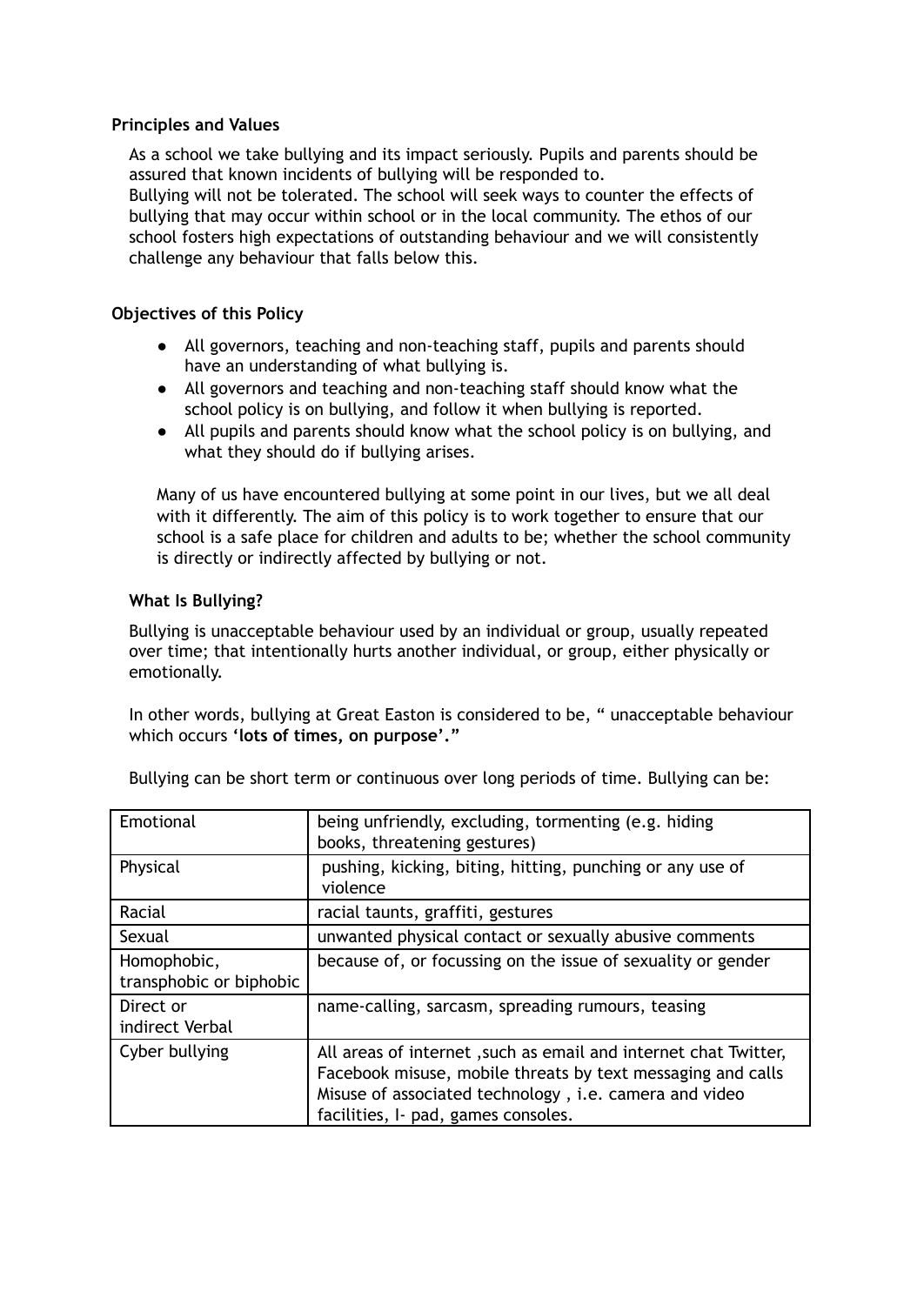Bullying may be related to:

- Race
- Gender (including transgender)
- Religion
- Culture
- SEN or disability
- Appearance or health condition
- Home circumstances, incl Young carers and poverty
- Sexual orientation, sexism, or sexual bullying, homophobia or biphobia

Bullying can take place in the classroom, playground, toilets, on the journey to and from school, on residential trips and cyberspace. It can take place in group activities and between families in the local community.

### **Perpetrators and Victims**

Bullying takes place where there is an imbalance of power of one person or persons over another.

This can be achieved by:

- The size of the individual,
- The strength of the individual
- The numbers or group size involved
- Anonymity through the use of cyber bullying or using email, social networking sites, texts etc.

Staff must remain vigilant about bullying behaviours and approach this in the same way as any other category of Child Abuse; that is, do not wait to be told before you raise concerns or deal directly with the matter. Children may not be aware that they are being bullied; because they may be too young or have a level of Special Educational Needs which means that they may be unable to realise what others may be doing to them.

Staff must also be aware of those children who may be vulnerable pupils; those coming from troubled families, or those responding to emotional problems or mental health issues which may bring about a propensity to be unkind to others, or may make them more likely to fall victim to the behaviour of others.

### **Peer on peer abuse**

Our school may be the only stable, secure and safe element in the lives of children at risk of, or who have suffered harm. Nevertheless, whilst at school, their behaviour may be challenging and defiant, or they may instead be withdrawn, or display abusive behaviours towards other children. Our school recognises that some children may abuse their peers and that this may happen in school, or outside of it. Any incidents of peer on peer abuse will be managed in the same way as any other child protection concern and will follow the same procedures. We will seek advice and support from other agencies as appropriate.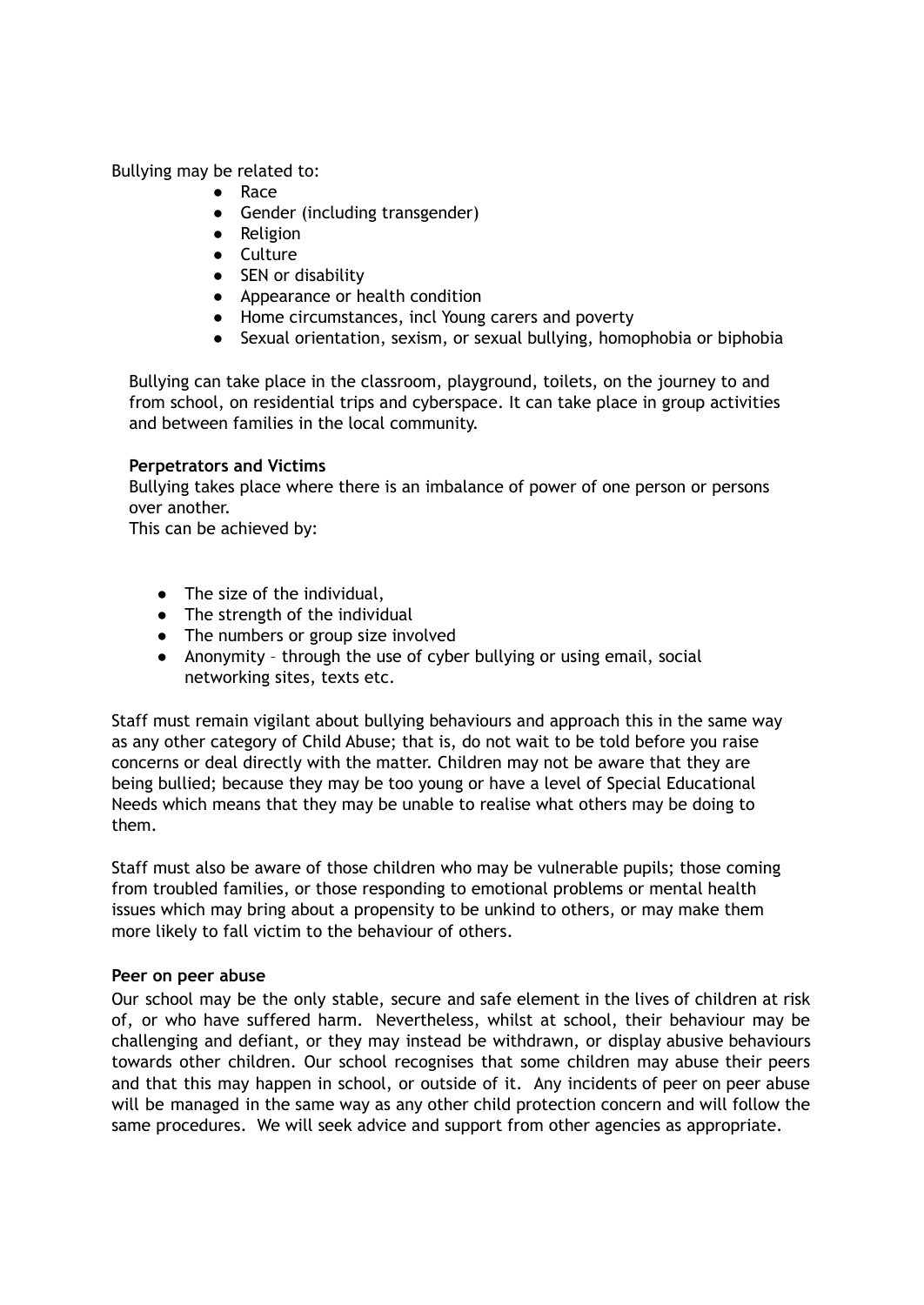Our school recognises that, even though peer on peer abuse / harmful sexual abuse may not reported, it is likely that it is occurring and we are clear there is a zero tolerance to inappropriate or abusive behaviour. We understand the barriers which may prevent a child from reporting abuse and work actively to remove these.

Peer on peer abuse can manifest itself in many ways. This may include bullying (including cyber bullying), physical abuse, sexual violence / sexual harassment, 'up-skirting', 'sexting' or initiation / hazing type violence and rituals. We do not tolerate any harmful behaviour in school and will take swift action to intervene where this occurs, challenging inappropriate behaviours when they occur – we do not normalise abuse, nor allow a culture where it is tolerated.

We use lessons and assemblies to help children understand, in an age-appropriate way, what abuse is and we encourage them to tell a trusted adult if someone is behaving in a way that makes them feel uncomfortable. Our school understands the different gender issues that can be prevalent when dealing with peer on peer abuse. We will never make a child feel ashamed for reporting abuse, nor that they are creating a problem by doing so.

### **Why is it Important to Respond to Bullying?**

Bullying hurts. No one deserves to be a victim of bullying. Bullying has the potential to damage the mental health of a victim. Everybody has the right to be treated with respect. Pupils who are bullying need to learn different ways of behaving.

### **Signs and Symptoms for Parents and Staff**

A child may indicate by signs or behaviour that he or she is being bullied. Adults should be aware of these possible signs and that they should investigate if a child:

- is frightened of walking to or from school
- $\bullet$  begs to be driven to school
- changes their usual routine
- is unwilling to go to school (school phobic)
- begins to truant
- becomes withdrawn anxious, or lacking in confidence
- starts stammering
- attempts or threatens suicide or runs away
- cries themselves to sleep at night or has nightmares
- feels ill in the morning
- begins to do make less effort with school work than previously
- comes home with clothes torn or books damaged
- has possessions which are damaged or " go missing"
- asks for money or starts stealing money
- has dinner or other monies continually "lost"
- has unexplained cuts or bruises
- comes home hungry (money / lunch has been stolen)
- becomes aggressive, disruptive or unreasonable
- is bullying other children or siblings
- stops eating
- is frightened to say what's wrong
- gives improbable excuses for any of the above
- is afraid to use the internet or mobile phone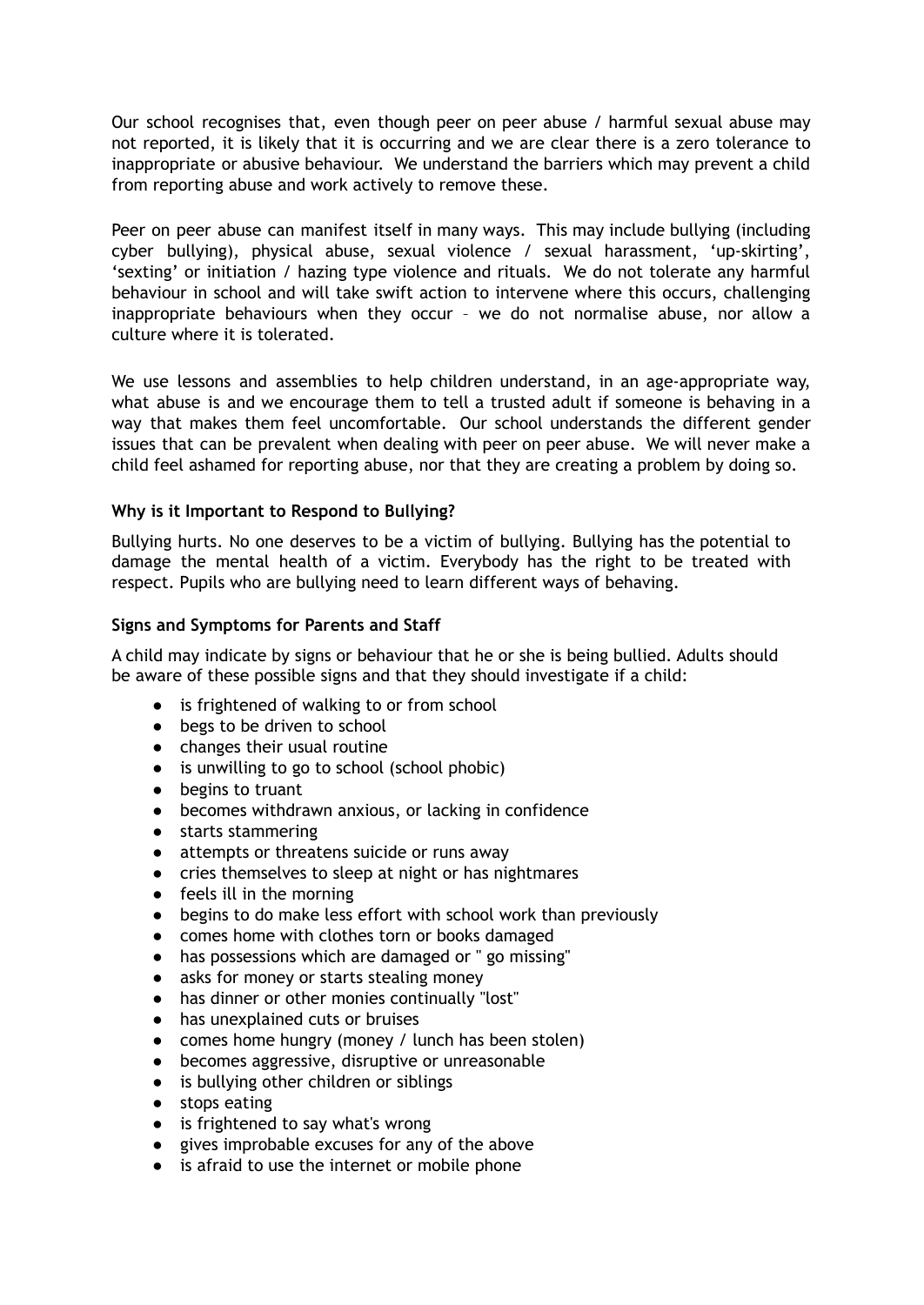- lack of eye contact
- becoming short tempered
- change in attitude to people at home.

These signs and behaviours could indicate other social, emotional and/or mental health problems, but bullying should be considered a possibility and should be investigated

#### **Outcomes**

All known/reported incidences of bullying will be investigated by the class teacher or by a senior member of staff.

Parents of the perpetrator may also be questioned about the incident or about any concerns that they may be having.

The child displaying unacceptable behaviour, may be asked to genuinely apologise (as appropriate to the child's age and level of understanding) Other consequences may take place. Eg a parent being informed about their child's behaviour and a request that the parents support the school with any sanctions that it takes or measures that it puts in place (such as peer buddying).

In some cases, outside agencies may be requested to support the school or family in dealing with a child continually demonstrating unacceptable behaviour towards others. eg police, counsellor, behaviour support worker.

In serious cases (this is defined as children displaying an on-going lack of response to sanctions, that is, no change in behaviour of the perpetrator and an unwillingness to alter their behaviour choices), support from behaviour outreach, counselling, reduced timetables, or even fixed or permanent exclusion will be considered.

During and after the incident(s) have been investigated and dealt with, each case will be recorded in the Bullying Log (See Recording Bullying section and Appendix 2) and monitored to ensure repeated bullying does not take place.

The Governors will be informed of any incidents recorded in the log along with incidents, sanctions and reconciliation. This forms part of the termly Headteacher's Report. The Safeguarding and Chair of Governors will be consulted at the time of any incidents.

### **Prevention**

At Great Easton we use a variety of methods to support children in preventing and understanding the consequences of bullying through class assemblies, PSHE and Citizenship lessons, SMSC Curriculum, the school Vision and Assembly Themes and Anti-bullying week. The Friendship Stops in the playground, E-Safety Day, Worry Boxes/Monsters and Happy and Sad books are also ways in which children are encouraged to look out for others and understand that bullying is unacceptable. Children are also consulted through in-school pupil questionnaires including the SHEU survey (Years 3,4,5 & 6: the results of these questionnaires are promptly responded to by staff).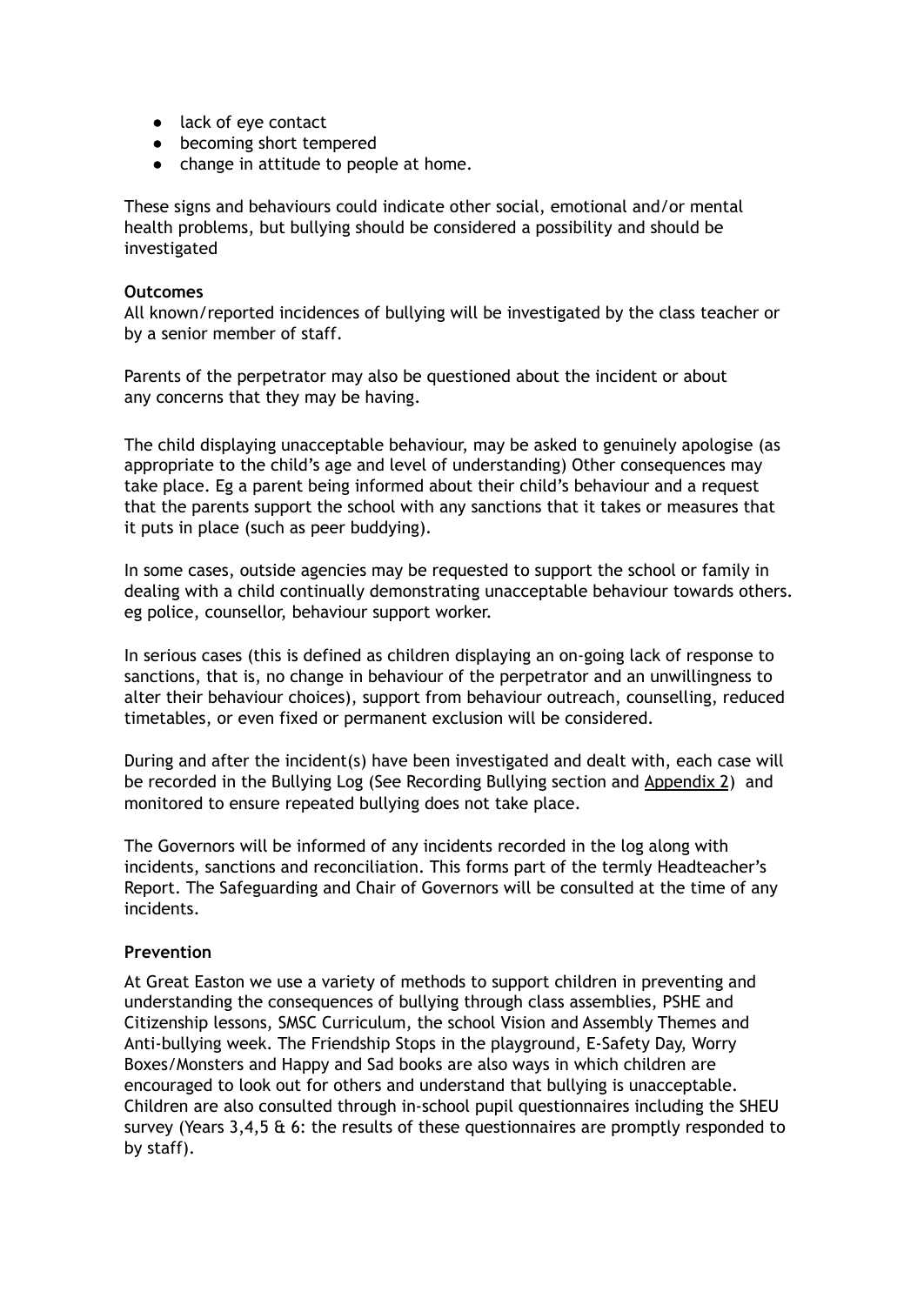The ethos and working philosophy of Great Easton means that all staff actively encourage children to have respect for each other and for other people's property. Good and kind/polite behaviour is regularly acknowledged and rewarded.

Staff will regularly discuss friendship and bullying, this will inform children that we are serious about dealing with bullying and leads to open conversations and increased confidence in children to want to discuss bullying and report any incidents and concerns about other children's behaviour.

Staff will reinforce expectations of behaviour as a regular theme in line with our school's Christian ethos and Values.

Staff are all expected to follow the equality policy; supporting every child in our school. Staff must be careful not to highlight differences of children or an individual child, even if this is done in jest. This gives other children advocacy to use this difference to begin calling names or teasing.

Staff must be vigilant regarding groups of friends together. Friendship groups may bring about the imbalance of power and must be led towards welcoming others to join them and not excluding others from their group.

Staff must reinforce a general message that children do not have to be friends with everyone else, but they must be respectful of everyone else's feelings and be kind to each other.

Children are involved in the prevention of bullying as and when appropriate, these may include:

- writing a set of school or class expectations
- writing a personal pledge or promise against bullying
- writing stories or poems or drawing pictures about bullying
- reading stories about bullying or having them read to a class or assembly
- making up role-plays about what to do through scenarios of bullying
- having discussions about bullying and why it matters that children who use unacceptable behaviour towards others are dealt with quickly

If a child feels that they are being bullied then there are several procedures that they are encouraged to follow: (not hierarchical)

- Tell a friend
- Tell your School Parliament rep or Y6 BFG
- Tell a teacher or adult whom you feel you can trust
- Go to the Friendship stop
- Write your concern and post it in the 'worry box', 'worry monster' or 'sad book'
- Tell a parent or adult at home whom you feel you can trust
- Discuss it as part of your PSHE time
- Ring Childline and follow the advice given

### **Recording of Bullying Incidents**

When an incident of bullying has taken place, staff will record and report each incident using the form in Appendix 1.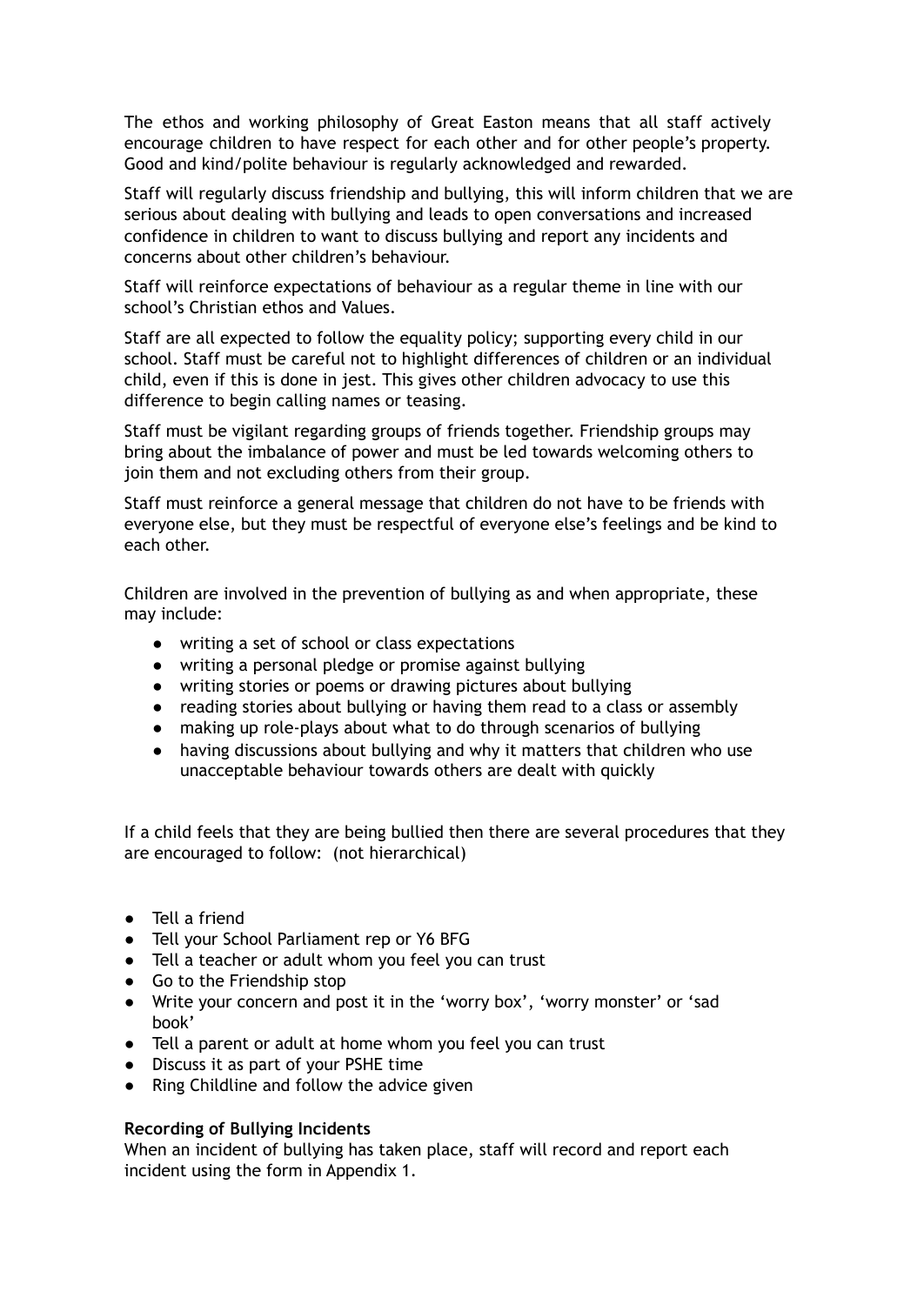In the case of racist bullying, this must be reported to the Headteacher.

General incidences of bullying should be recorded in the Behaviour Log this would include incidents where staff have had to become involved and speak with children, and/or where parents have raised concerns regarding bullying. Confirmed cases of bullying must be recorded and followed up for a period of time afterwards.

All incidents of bullying will be discussed with all relevant staff and parents of the children involved, in order that everyone can be vigilant and that further incidents by the same child(ren) may be prevented from happening in the future. Incidents of bullying will be discussed with the Governing Body (Safeguarding Governor)

## **Advice to Parents**

As the parent of a child whom you suspect is being bullied-

- 1. Report bullying incidents to the class teacher, LSA or Headteacher.
- 2. The incidents will be recorded by staff and the Headteacher notified.
- 3. In serious cases parents should be informed and will be asked to come to a meeting to discuss the problem.
- 4. If necessary and appropriate, police will be consulted.
- 5. The bullying behaviour or threats of bullying must be investigated and the bullying stopped quickly.
- 6. An attempt will be made to help the child using unacceptable behaviour towards others, to change their behaviour.

### Do Not:

- 1. Attempt to sort the problem out yourself by speaking to the child whom you think may be behaving inappropriately towards your child or by speaking to their parents.
- 2.Encourage your child to be 'a bully' back.

Both of these will only make the problem much harder to solve.

### **HELP ORGANISATIONS:**

| Advisory Centre for Education (ACE)       | 020 7354 8321      |
|-------------------------------------------|--------------------|
| Children's Legal Centre                   | 0845 345 4345      |
| KIDSCAPE Parents Helpline (Mon-Fri, 10-4) | 0845 1 205 204     |
| <b>Parentline Plus</b>                    | 0808 800 2222      |
| Youth Access                              | 020 8772 9900      |
| <b>Bullying Online</b>                    | www.bullying.co.uk |

Visit the Kidscape website [www.kidscape.org.uk](http://www.kidscape.org.uk/) for further support, links and advice.